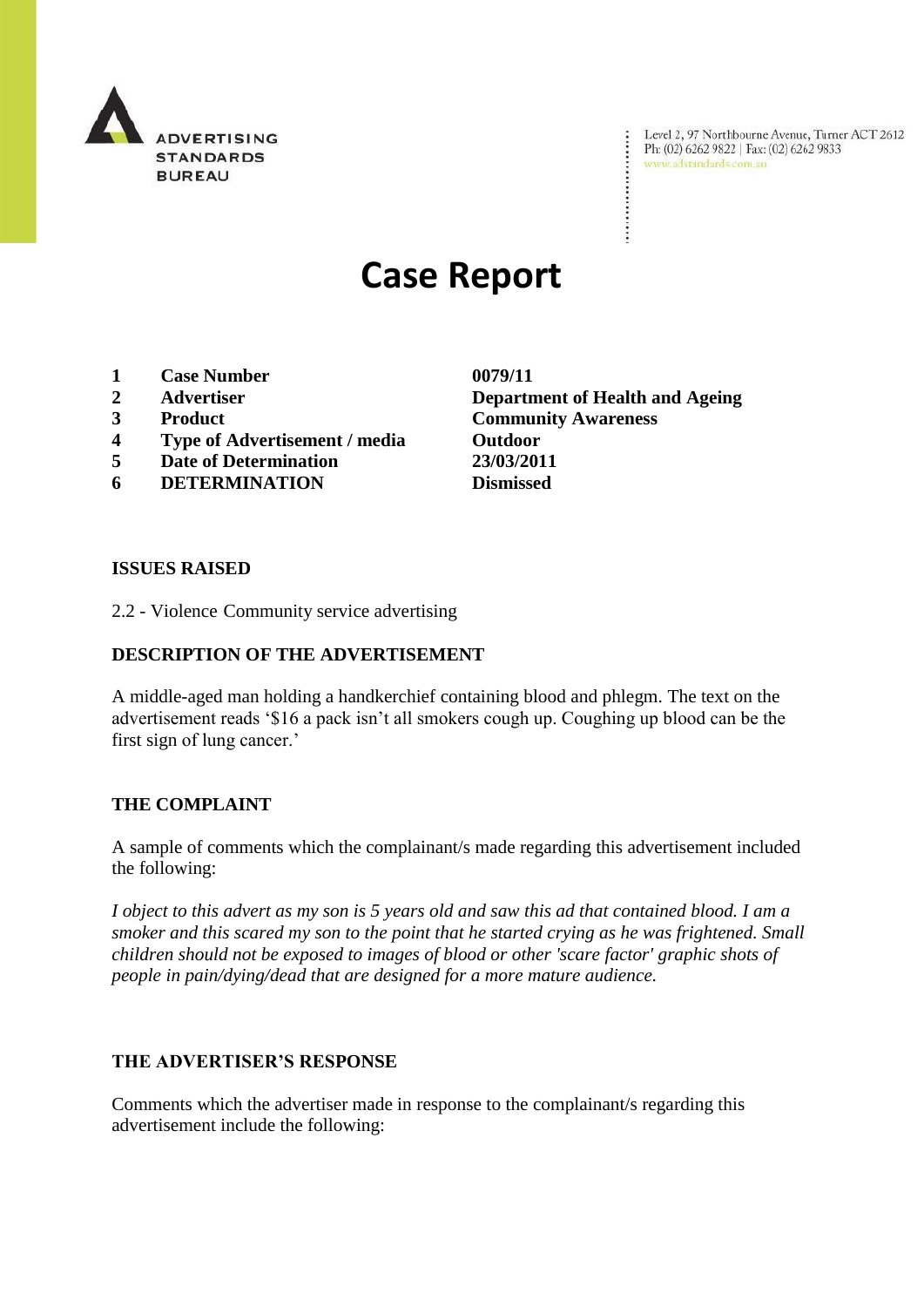*The Australian Government believes that the National Tobacco Campaign advertising material is consistent with the AANA Advertiser Code of Ethics, particularly in relation to Section 2.* 

*In developing this campaign, due care has been taken to present the facts in a responsible and appropriate manner, having regard for the target audiences for whom the advertising is directed. As well as smokers, the target audience includes the general community (including smokers' families) and smokers vulnerable to relapse. The development of the campaign was based on current evidence and best practice in relation to tobacco cessation communications. The campaign also builds upon the success of the National Tobacco Campaign (NTC) 'Every cigarette is doing you damage' to further extend and reinforce messages on the negative health effects of smoking. The NTC has played a significant role in helping reduce Australia's smoking rate to an all time low and one in two smokers (48%) credit the campaign with encouraging them to quit. Australia now has some of the lowest smoking rates in the world and the campaign has also been used in approximately forty different countries. Considerable care was taken to ensure the depictions within the campaign are medically accurate and resonate with smokers. A program of market research informed the development and refinement of the campaign's creative concepts to ensure the effectiveness of the messages and their delivery.*

*The outdoor advertising depicts a man holding a handkerchief containing blood with the headline '\$16 a pack isn't all smokers cough up'. Coughing up blood-streaked phlegm is a common symptom of lung cancer. This can also be a symptom of other conditions. While the image is hard hitting and confronting, it is not gratuitous; it helps show smokers the damage that they are doing to their bodies and encourages major behavioural change. Because of the addictiveness of nicotine in tobacco products, smokers will use denial or cognitive dissonance to avoid the reality of smoking harms.*

*The National Tobacco Campaign is relevant to the entire community. Tobacco smoking is the single largest preventable cause of death and disability in Australia. All non-smokers are potential smokers or potential victims of passive smoking. Most non-smokers are likely to be a grandparent, parent, child or sibling of a smoker or potential smoker. Tobacco smoking is the single largest preventable cause of premature death and disease in Australia, accounting for approximately 15,000 deaths per annum. Approximately 130 Australians die each year from exposure to environmental tobacco smoke, 23 of whom are 14 years or younger.*

### **THE DETERMINATION**

The Advertising Standards Board ("Board") considered whether this advertisement breaches Section 2 of the Advertiser Code of Ethics (the "Code").

The Board noted the complainant's concern that the advertisement contains scary and graphic imagery which is upsetting to children.

The Board reviewed the advertisement and noted the advertiser"s response.

The Board considered whether the advertisement complied with section 2.2 of the Code which requires that advertisements "shall not present violence unless it is justifiable in the context of the product or service advertised."